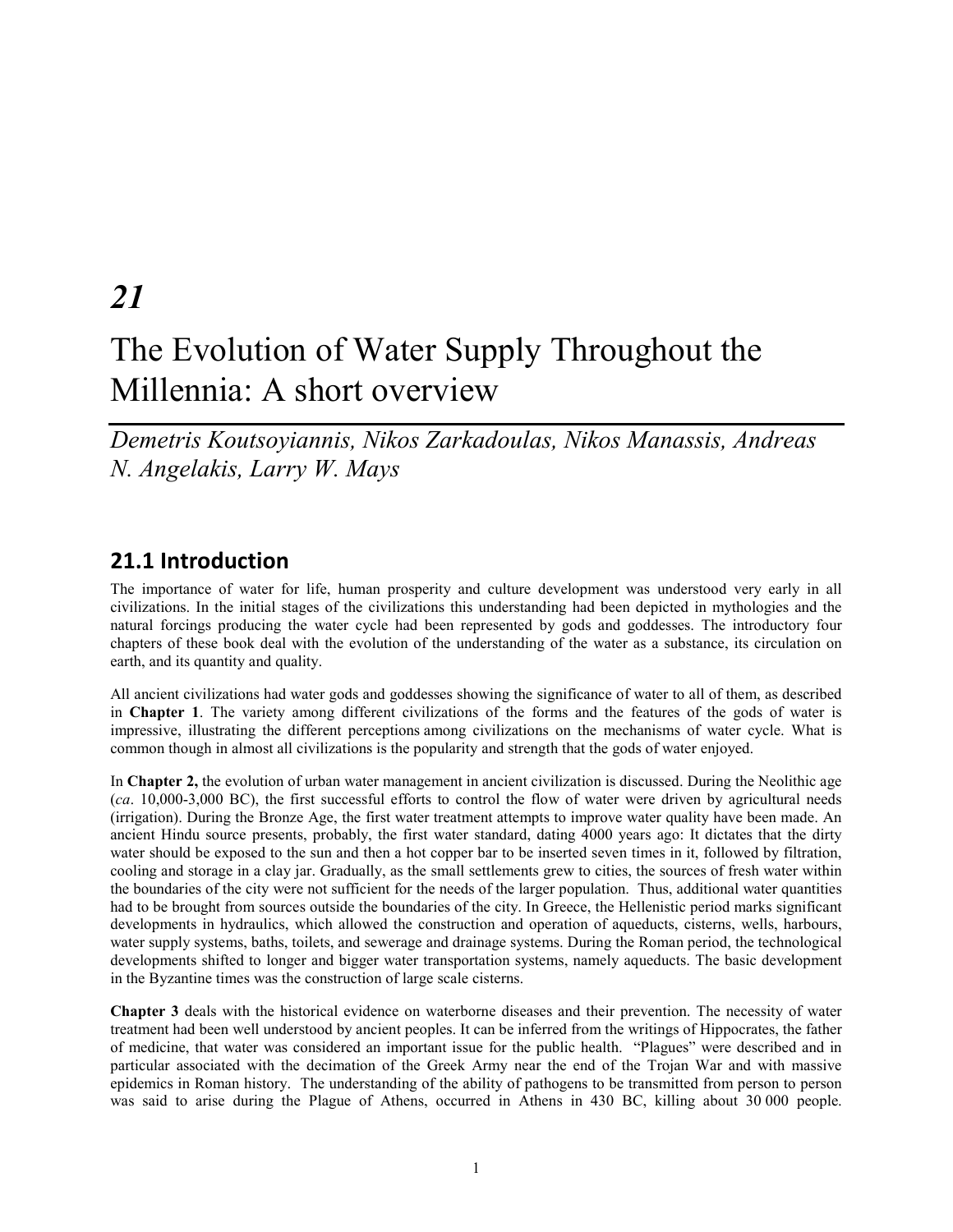Hypotheses have been developed on the etiology of diseases including influenza, smallpox, bubonic plague, typhus and Staphylococcus. However, even in 1860, while clean water was known to be important, the role of contaminated water in disease transmission was not understood and there were few options for treating water. Sanitation and hygiene were the order of the day due to aesthetic reasons (bad odours) which were still associated with ill health. In recent years, advancements in water treatment technologies and engineering have made outbreaks of water-related diseases more of a rarity for those people fortunate to have sewage treatment and access to drinking water that is consistently clean and safe. However due to a combination of factors (including conflicts, natural disasters, poverty and treatment failure), illness and death due to diseases such as cholera, typhoid and cryptosporidiosis continue to affect millions of people throughout the world.

**In Chapter 4,** the availability of water, especially in Near and Middle East, is examined, along with characteristic examples of water supply practices from ancient Greece. At the earliest stage, people performed all activities near rivers and streams and the surface water was the main source of water supply. Groundwater was also exploited, particularly for water supply. The springs are the natural emergence of groundwater, but drilling wells was also common. Egyptians developed drilling systems in rocks as early as 3000 BC. In Minoan Crete, wells (with a depth of 10-20 m and diameter less than 5 m) and springs were used for water supply. The groundwater exploitation in Cyprus started 7 000 years ago and it is connected with the oldest dug wells of the world. Ancient Chinese also developed a drilling tool for water wells, which in principle, is similar to modern machines.

## **21.2 Water technologies in different civilizations**

Civilization prosperity and collapse are strongly related to availability of water and infrastructures for its use. The Indus Valley civilization (3000-1500 BC) is thought to have collapsed because of the course shift of the Indus River and the continued salinization. Mohenjo Daro in the Indus Valley (Pakistan) declined after 2000 BC possibly due to climate change, river shifts, and water resources management problems. Droughts possibly caused the collapse of the Akkadian Empire in Mesopotamia in *ca*. 2170 B.C. The Minoan civilization declined possibly due to an earthquake damaging the terracotta pipes and other network devices and disrupting the water supply (Gorokhovick, 2005). In addition, the seismic activity could have influenced the hydrological conditions and probably disrupted the groundwater aquifers. Thus, the water supply from all aqueducts (Knossos, Malia, and Tylissos) and wells (Knossos, Palaikastro, and Zakros) were affected. Petra, the Nabataean civilization capital in southwestern Jordan, collapsed as a result of the disruption of the elaborate water supply systems caused by an earthquake on May of 363 AD.

In China, as rivers and canals usually pass through the cities, flooding was, historically, the main cause of collapse. A total of 27 floods occurred in Luoyang during the period of the Sui (581-618 AD) and Tang (618-907 AC) dynasties (**Chapter 8)**. After the fall of the Northern Song Dynasty, Kaifeng was severely damaged during the Yuan and Jin dynasties. Flood disasters were frequent after 1194 AD, when the Yellow River changed its course and flowed towards the southeast. From the Jin to the Qing dynasty, the Yellow River flooded Kaifeng six times and the nearby areas 40 times. Finally, the once prosperous Kaifeng fell into oblivion (**Chapter 8**). However, the extreme behavior of nature as a key element on the history of mankind, is best understood by studying the ancient civilizations in the American continent: crisis overtook all the classic civilizations of Mesoamerica (including the Maya), forcing the abandonment of most of the cities.

In most cases, no conclusive evidence on why civilizations collapse exist. However, of all natural disasters, the role of drought must have been, historically, the most underestimated. Drought differs from other natural disasters in the following points:

- a) It affects greater populations than any other natural disaster.
- b) It develops slowly and in concealment. It is thus difficult to determine its beginning and its end, and its effects accumulate over a long time and can persist for several years after its expiration.
- c) Its social effects are less visible and extend over much larger geographic areas than other natural disasters (e.g. floods, fires, and earthquakes).
- d) It is difficult to quantify its effects since drought rarely results in destruction of infrastructure.

In contrast, prosperity of civilizations is ever related to successful addressing of water-related challenges. Eleven chapters of this book provide characteristic examples from different civilizations.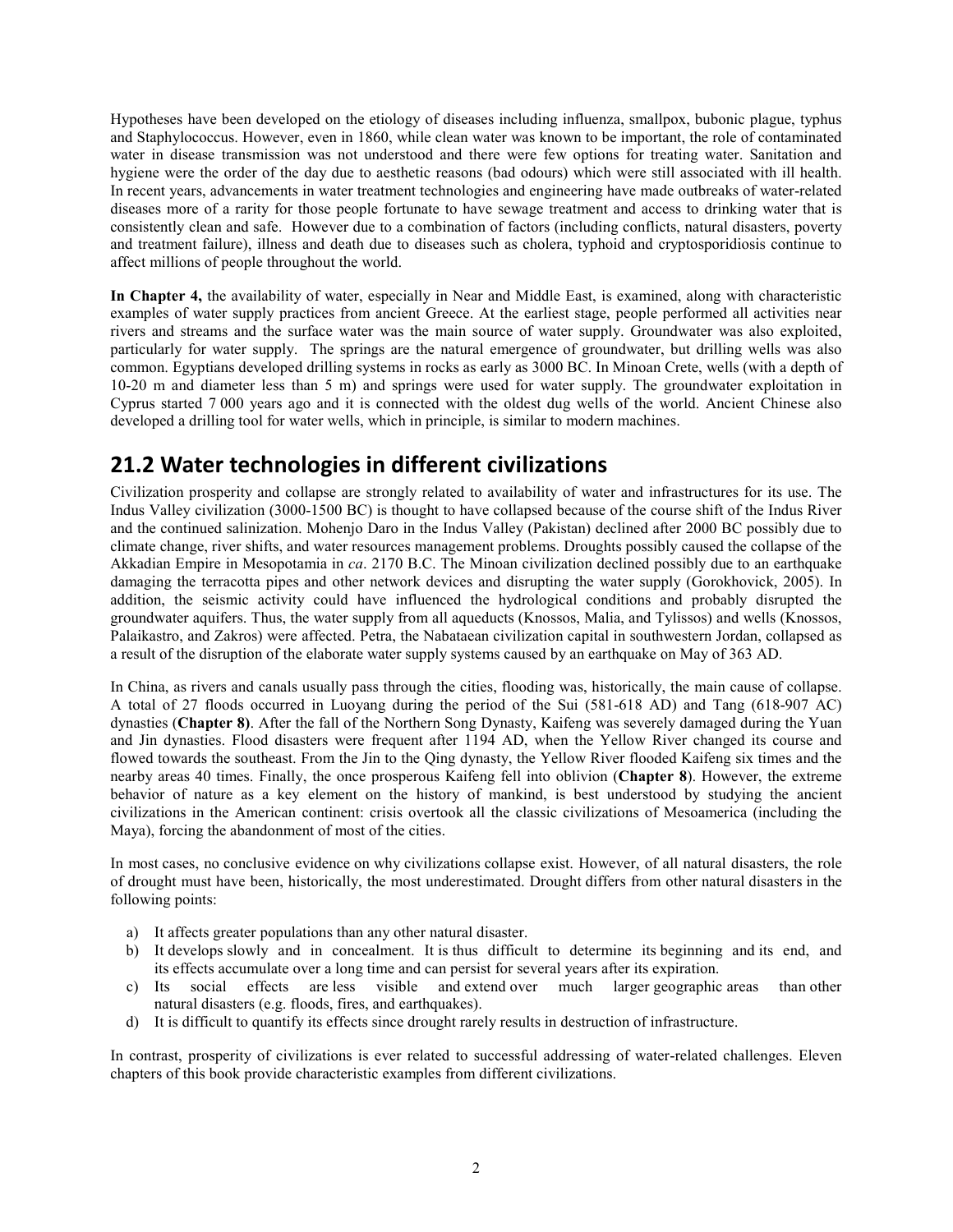**Chapter 5** deals with water and water supply technologies in Ancient Iran. With the exception of areas close to rivers, the sole available resource for water is ground water. Therefore, ancient Iranians invented the qanats, through which, they were able to bring water from underground up to the surface without spending any energy thereby solving the problem of agricultural water supply. The history of the ancient dams in Iraq dates back to 3000 years and shows that ancient Iranians were among the pioneers in dam construction. In Iran, one of the greatest deeds of Darius the Great was the creation of a "Water Organization", whose head, called "Ao-Tar" or Water Master, controlled the qanats, dams, rivers etc. Other developments include subterranean water reservoirs, ice chambers and water mills. Water supply and drainage of the Persepolis complex were first built during the reign of Darius the Great (521 - 486 BC).

In Iran, over millennia, 22 000 qanat units were constructed, comprising more than 270 thousand kilometers of underground channels. In the 1960s, 75% of all the water used in that country for irrigation and domestic consumption was provided by such systems. Qanats were the symbol of sustainable development and operation of groundwater resources, whereas after the more recent expansion of wells as well as the intense use of pumps, these resources, which should be preserved for future generations, are unfortunately facing serious threats.

Over the centuries, the qanat technology was transferred to all civilizations and became known with different names such as 'karez' (Afghanistan and Pakistan), 'kanerjing' (China), 'falaj' (United Arab Emirates) and 'foggara/fughara' (North Africa). Despite this diffusion of qanat technology throughout the ancient world, the construction of similar structures called puquios in America (**Chapter 11**) indicates a parallel evolution of a similar technology from civilizations that did not communicate.

**Chapter 6** deals with the development of water supply in Egypt, and the role of the Nile River in the civilization, life and history of the Egyptian nation. In 3000 BC, Pharaoh Menes began with the construction of basins to contain the flood water, digging canals and irrigation ditches to reclaim the marshy land. Also, he is credited for diverting the course of the Nile to build the city of Memphis. The Nilometers, which measured the water level in the Nile were the first hydrological instruments in the world. As a result of their continuous operation through the centuries, the Nile has offered the largest hydrological time series.

Egyptians suffered many losses due to yearly flooding of the Nile. As an effect of that, the first form of government appeared when the Egyptians organized their efforts under leadership of a single authority to avoid these disasters. As time passed, the leader (pharaoh) became more important with more power and influence on Egyptians.

**Chapter 7** deals with the impact of climate changes on the evolution of the water supply works in the region of Jerusalem. The oldest water works date to the middle Bronze Age (ca. 1800-1500 BC). These water works were altered and extended in later periods. It is assumed that three main reasons dictated the nature of water works in Jerusalem from its earliest history until today: (a) The short-term climatic factor, namely the dry summer months and the occasional years of drought. (b) The long-term climatic factor of the past periods of wet and dry climates. (c) The need for security which dictated the building of the often fortified settlements on the peak of hills and thus creating the need for a secure access to the nearest water resource in the valley. In periods of warming, as happened throughout history, the move of the desert line north has caused aridization and desertion of cities. During such extreme periods of droughts, springs, particularly those fed by a local perched water table as in the region of Jerusalem, may have dried up and lead to the abandonment of the site. The main conclusion of chapter 5 is that warm climates spelled dryness and the first to be influenced were the small springs with a limited recharge area and small storage capacity. The discharge of bigger springs was also reduced once the warm and dry period extended over a longer period. Thus the bigger is the storage capacity the better chances are that the storage will mitigate the negative impact of dry periods.

In Jerusalem, the low topographical extension of the Eastern Hill was chosen for settlement instead of the higher level of the Temple Mount (or any of the other neighboring hills) mainly because it is nearer to the perennial Gihon spring. The oldest part of the city was built on the rather permeable Bina limestone. Thus the construction of cisterns had to wait until the invention of impermeable plaster sealing the bottom and the walls of these structures. The appearance of iron tools for digging water cisterns in bedrock and the invention of impermeable plaster were essential for the operational function of cisterns and aqueducts that enabled the early Israelis to settle to the hills.

**In Chapter 8,** the history of water supply of Chinese dynasties is extensively covered. Despite the unparallel for the ancient world scale of the cities, water infrastructures and their harmonization to the environment are remarkable. Site selection was of great importance as well. According to the book Guan Zi "the capital should be built either at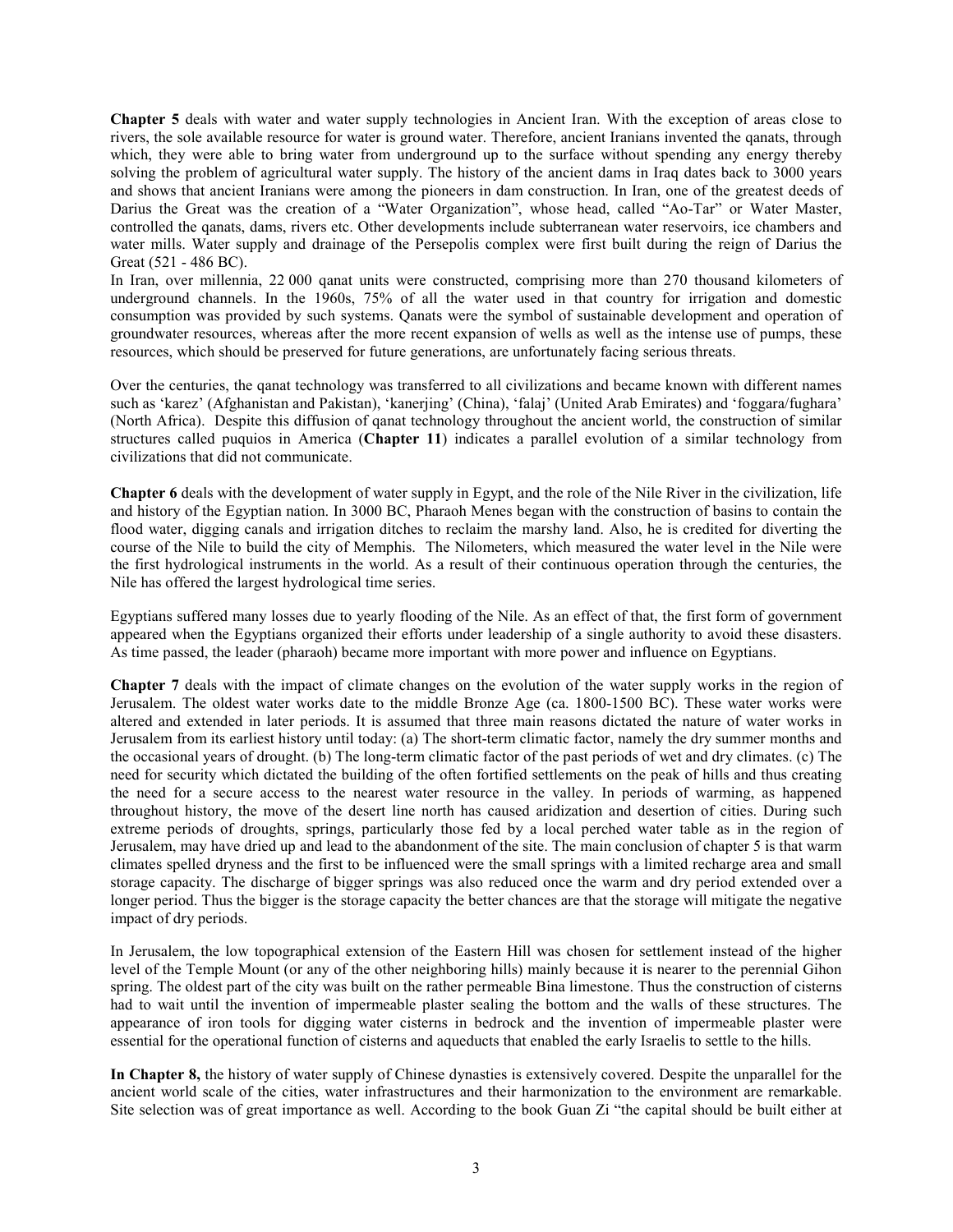foot of a great mountain or near a grand river; stay away from dry lands at high elevation in order to get enough water, and stay away from water at low elevation to prevent flood and save drainage and embankment."

Several ancient water supply schemes are still in use, or were at use until the  $19<sup>th</sup>$  century, evidence to their remarkably advanced design and implementation. Among them, the famous Dujiang irrigation system, built in the 3rd century BC is still in use. In Nanjing, the 16 m high East Water Gate built in the 14<sup>th</sup> century is still well preserved today. Starting from the 13<sup>th</sup> century AD, the Old Town of Lijiang has built up a water supply system which met the needs of the inhabitants until the end of the 20<sup>th</sup> century. They are good examples of true sustainability over hundreds of years and are worth to considered and use as reference in modern city planning.

Karez, a system comparable to Persian qanat was developed in Turpan city. With the modern fast agricultural development and overuse of electrically pumped groundwater, the importance of karezes declined and many ran dry because of lowered groundwater levels. Since the end of the 1950s, modern water conservancy projects such as storage reservoirs, diversion works, and pumping wells increased the amount of available water and began to slowly replace the ancient, labour-intensive karez systems. However, sustainable water use and management has become an increasingly critical issue for the further development of the Turpan Region.

The abandonment of small-scale and traditional infrastructures that has occurred very recently is a big step backwards. Apart from qanats, practices and technologies (examined in other Chapters) that should be revisited include: (a) Water cisterns used to collect and storage rainwater; (b) Small-scale decentralized water supply systems; and c) Water recycling and reuse of water.

**Chapter 9** deals with the evolution of water supply in the island of Crete, presenting a number of characteristic examples in selected sites extending from the early Minoan era to present times. During the Minoan era the principles of water supply and sanitation were developed and primitive distribution systems were designed and implemented in the palaces and other settlements in a rather small-scale, but in a cost-effective, decentralized and sustainable manner. The Minoan achievements were not totally forgotten during the Dark Ages. Possible interconnections with Mycenaean and Achaean Greeks had interacted on water supply developments both in Crete and in the mainland of Greece. The prehistoric technologies were further developed during the Hellenistic, Roman and Venetian periods, mainly at an enlarged scale of implementation.

Thus, Crete displays a diachronic continuity on development of water supply technologies. As climatic and geohydrological conditions in the island highly varied in history, water availability was spatially and temporal uneven. It is clear that water technologies, developed through the centuries, such as aqueducts, cisterns, wells and other systems were created and adapted to the local conditions and present an ecological sustainable system with a considerable potential in water supply.

**Chapter 10** explores urban water management practices of ancient Greece, from the Archaic to the Hellenistic years. In the Archaic Greek antiquity cities tended to be located at dry places, at a distance from rivers or lakes. Under tyranny, cities grew significantly and the first large scale urban water infrastructures were developed. The period of democracy that followed, with its small-scale structures and its non-structural measures constitutes a lesson of sustainable management and marks the importance of the institutional progress in water management. During the Hellenistic period, the evolution of the "designed city" is mainly reflected on the scale of the projects, which results in water adequacy and more widespread hygienic water use. Some lessons learned are:

- City planning has to include urban water criteria; protection from floods should be a major consideration.
- The use of small-scale infrastructures, in parallel to the large-scale ones, is a big step towards sustainability and resilience. The principles and practices of sustainable water use should not be forgotten even in periods of water adequacy.
- Safety and security of water supply in emergency situations, including turbulent and war periods, should be kept in mind in our designs of urban water systems.

**Chapter 11** deals with water supply in Pre-Columbian civilizations in Ancient Peru and South America. Among the environmental conditions that affect water affairs in these areas is the El Nino phenomenon. The institutional and organization framework have seen great developments as testified in the case of the Inca Empire "Tahuantinsuyo". Among the technological heritage of the Pre-Columbian civilizations, a very interesting case is the so-called puquios, a solution similar to Iranian qanats that indicates a parallel evolution of similar technologies in different places of the world.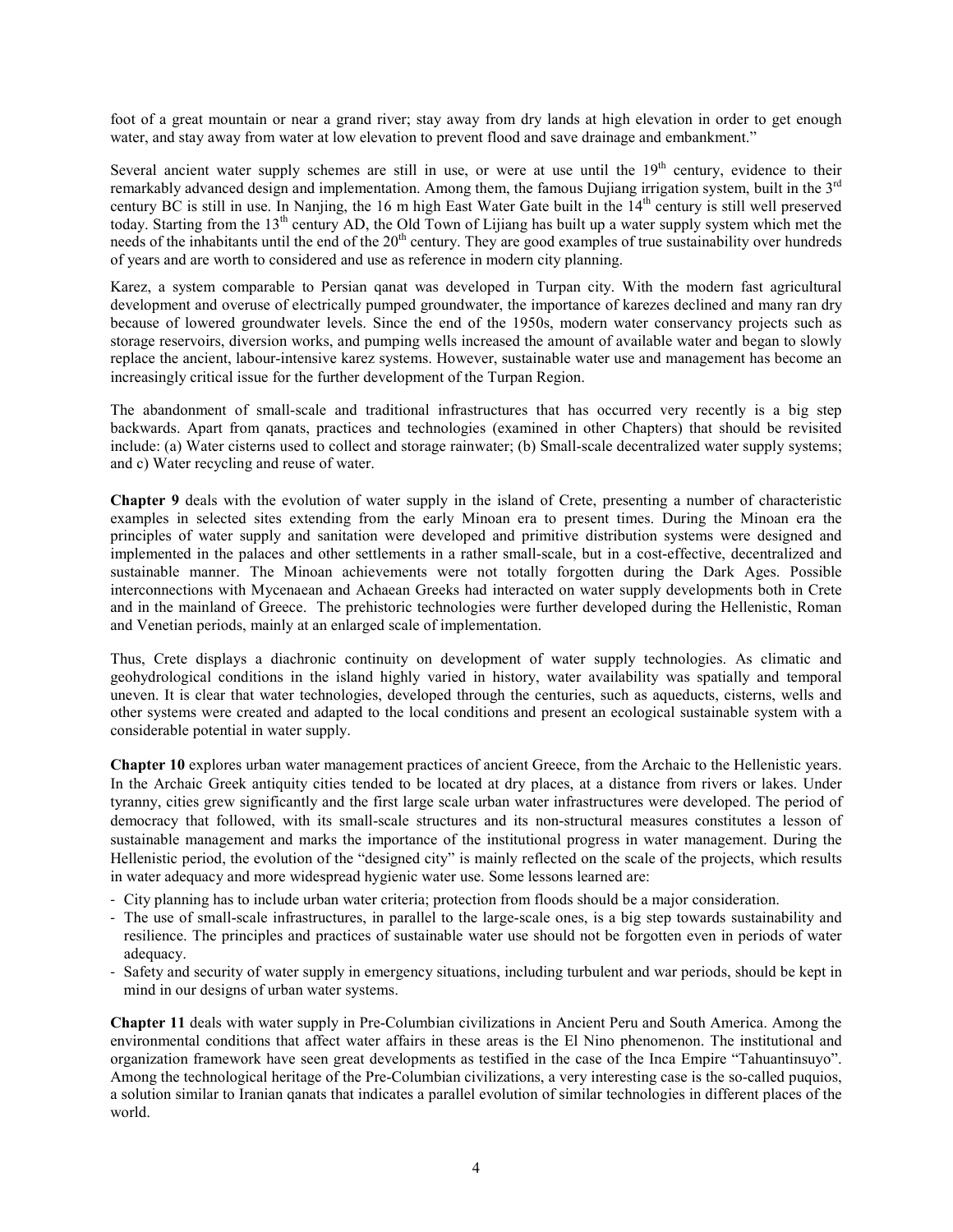**Chapter 12** deals with the evolution of water supply in Cyprus and presents a number of characteristic examples in selected sites chronologically extending from the Neolithic age (*ca*. 8500 - 3900 BC) to present times. During the Hellenistic period, Cyprus was hit by strong earthquakes and several cities, towns and infrastructures were destroyed. Only ancient Amathus was less affected. After the destructive earthquakes, the cities of Cyprus were rebuilt. The Romans built their own structures on the foundations of structures from the Hellenistic period. To satisfy the water demand, water supply technologies such as aqueducts, cisterns, water conduits, chain-of-wells and other systems were developed. The trade with Egypt, Crete, and other Aegean islands had positive influences in the development of the water supply technologies.

In **Chapter 13,** the overview of the different elements of the Roman water supply systems that operated in Middle-East from the 1st century BC to the 7th century AD is presented. Romans mostly settled in Hellenistic cities with functioning water systems. In most cases Romans reworked and further developed these systems. What really differentiates during the Roman period is the scale of the projects, due to the ever increasing water demand. Romans, contrary to Greeks, had not sufficient documentation for their technologies: only a few Roman writings on water engineering practices have been preserved. Thus, the progress of that period is best demonstrated by the well preserved water supply systems throughout Middle-East. Examples include water transportation by aqueducts, water distribution by masonry channels and pipelines and water facilities, such as latrines, baths, toilets, fountains, and cisterns. The inverted siphons, practiced in Aspendos, represent a more sophisticated design solution. In Byzantine times, a decline of the quality of the water systems is commonly admitted. However, some counter examples exist.

**Chapter 14** compares ancient Greek and Roman water systems and their elements, such as aqueducts, cisterns, reservoirs, water distribution systems, fountains, baths and thermae, and water use for recreational and/or environmental purposes. A continuation of water supply technologies between the two civilizations is observed. During the Roman period sound engineering principles, which were used by Greeks for centuries, were further extended basically by changing the scale of the hydraulics works. Comparison shows that water technologies in Minoan, Greek, and Roman civilizations are not too different from the modern practice, and that hydraulic works of the antiquity are characterized by simplicity, robustness of operation, and the absence of complex controls. Today, many of the water resources exploited in the Roman age are still in use.

**Chapter 15** addresses water supply technologies of the pre-Columbian societies in the modern- day southwestern United States and in Mesoamerica followed by a discussion of the technology advancement during the post-Columbian era. Three examples from this chapter are very informative:

a) The Hohokam built the most complex irrigation system in the desert lowlands of the Salt-Gila River Basin, Arizona in and around the present day Phoenix, Arizona. They built more than 483 km of major canals and over 1126 km of distribution canals in the Salt River Valley, which have been identified. Hohokam irrigation systems consisted of three basic types of canals: main canals, distribution canals, and field laterals.

b) Chaco Canyon is situated in the San Juan Basin in northwestern New Mexico. The basin has limited surface water, most of which is discharged from ephemeral washes and arroyos. The water, collected from the side canyon that drained from the top of the upper mesa, was diverted into canals by either an earthen or a masonry dam near the mouth of the side canyon. These canals averaged 4.5 m in width and 1.4 m in depth; some were lined with stone slabs and others were bordered by masonry walls. The canals ended at a masonry head gate, where water was then diverted to the fields in small ditches or to overflow ponds and small reservoirs.

c) Xochicalco (in the place of the house of flowers), was located on hill top approximately 38 km from modern day Cuernavaca, Mexico. There were no rivers or streams or wells to obtain water, so that rainwater harvesting was the source of water. Rainwater was collected in the large plaza area and conveyed using drainage structures and drainage ditches into cisterns. From the cisterns water was conveyed to other areas of the city using pipes.

### **21.3 Some major cities**

The next five chapters are devoted to urban infrastructure at some important sites, most of them in the Mediterranean. As most Mediterranean cities were located at a distance from large water systems, climatic variability played significant role in their evolution. However, during the Classical years and after, no major collapse has occurred. The consequences of climatic variability of a certain time period were less intense and were generally